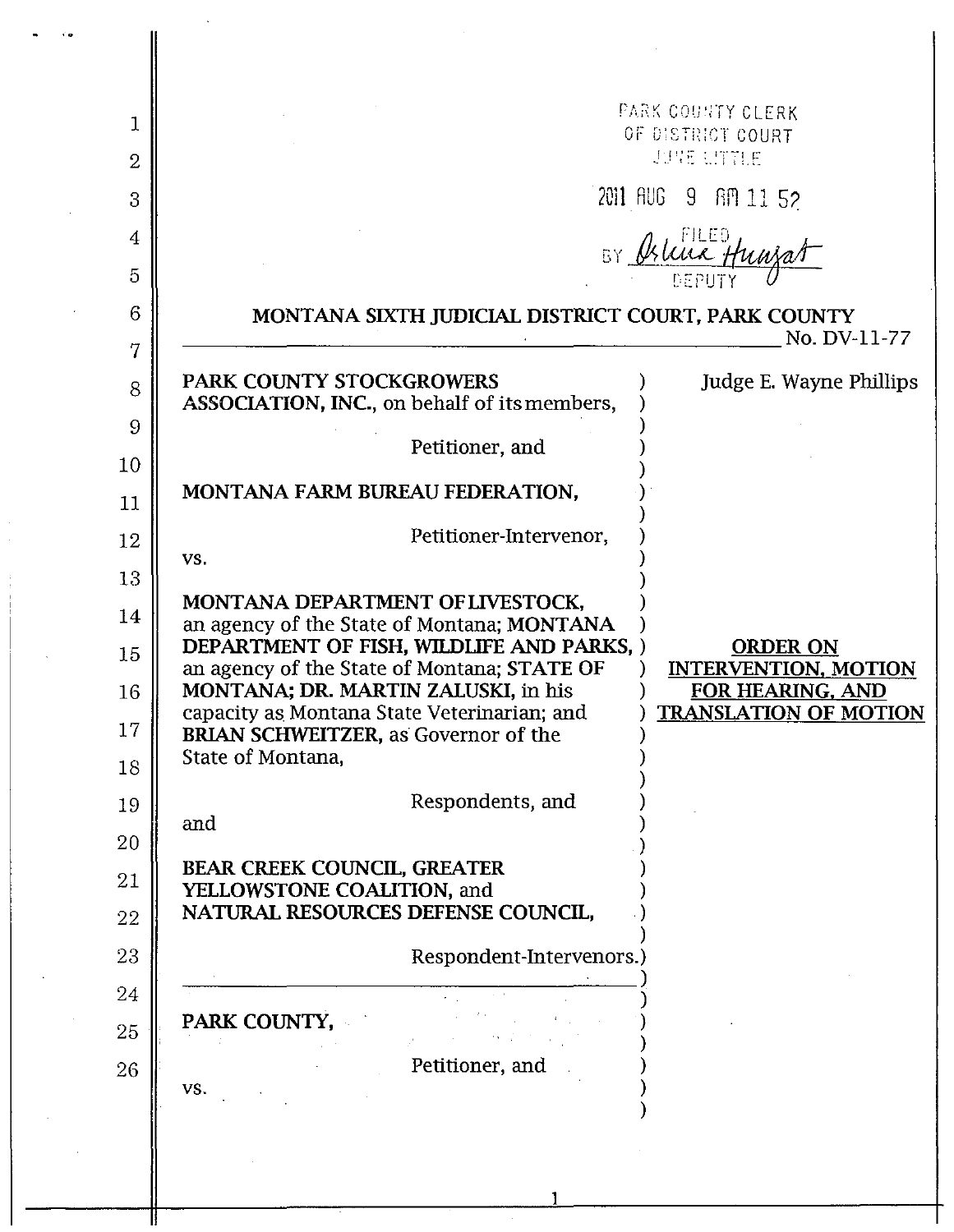| $\mathbf{1}$   |                                                                                                                          |  |  |
|----------------|--------------------------------------------------------------------------------------------------------------------------|--|--|
| $\overline{2}$ | MONTANA FARM BUREAU FEDERATION,                                                                                          |  |  |
| 3              | Petitioner-Intervenor,<br>VS.                                                                                            |  |  |
| 4              |                                                                                                                          |  |  |
| 5              | THE STATE OF MONTANA, FISH, WILDLIFE<br>AND PARKS, an agency of the State of Montana;                                    |  |  |
| 6              | and THE DEPARTMENT OF LIVESTOCK,<br>an agency of the State of Montana,                                                   |  |  |
| 7              | Respondents,                                                                                                             |  |  |
| 8              | and                                                                                                                      |  |  |
| 9              | <b>BEAR CREEK COUNCIL, GREATER</b>                                                                                       |  |  |
| 10             | YELLOWSTONE COALITION, and<br>NATURAL RESOURCES DEFENSE COUNCIL.                                                         |  |  |
| 11             | Respondent-Intervenors.)                                                                                                 |  |  |
| 12             |                                                                                                                          |  |  |
| 13             | Western Watersheds Project and Buffalo Field Campaign have moved to                                                      |  |  |
| 14             | intervene by Right, Rule 24(a), Mont. R. Civ. P., or by Permission, Rule 24(b),                                          |  |  |
| 15<br>16       | Mont. R. Civ. P. Park County and Park County Stockgrowers have objected.                                                 |  |  |
| 17             | Based on the documents received by this Court, no other party has objected.                                              |  |  |
| 18             | Of particular interest is that proposed Intervenors seek to participate                                                  |  |  |
| 19             | only in "the remedies stage of the proceedings." Br., p. 2. Given the nature of                                          |  |  |
| 20             | the two Complaints, what aspect of this case does not address remedies, of one                                           |  |  |
| 21             | sort or another?                                                                                                         |  |  |
| 22             | Intervention by Right has a four-factor analysis; the application must:                                                  |  |  |
| 23             |                                                                                                                          |  |  |
| 24             | (1) be timely; (2) show an interest in the subject matter<br>of the action; (3) show that the protection of the interest |  |  |
| 25             | may be impaired by the disposition of the action; and $(4)$<br>show that the interest is not adequately represented by   |  |  |
| 26             | an existing party.                                                                                                       |  |  |
|                |                                                                                                                          |  |  |

 $\sim$ 

 $\hat{\boldsymbol{\theta}}$ 

 $\blacksquare$ 

 $\frac{1}{2}$ 

 $\label{eq:2.1} \frac{1}{\sqrt{2}}\sum_{i=1}^n\frac{1}{\sqrt{2}}\sum_{i=1}^n\frac{1}{\sqrt{2}}\sum_{i=1}^n\frac{1}{\sqrt{2}}\sum_{i=1}^n\frac{1}{\sqrt{2}}\sum_{i=1}^n\frac{1}{\sqrt{2}}\sum_{i=1}^n\frac{1}{\sqrt{2}}\sum_{i=1}^n\frac{1}{\sqrt{2}}\sum_{i=1}^n\frac{1}{\sqrt{2}}\sum_{i=1}^n\frac{1}{\sqrt{2}}\sum_{i=1}^n\frac{1}{\sqrt{2}}\sum_{i=1}^n\frac$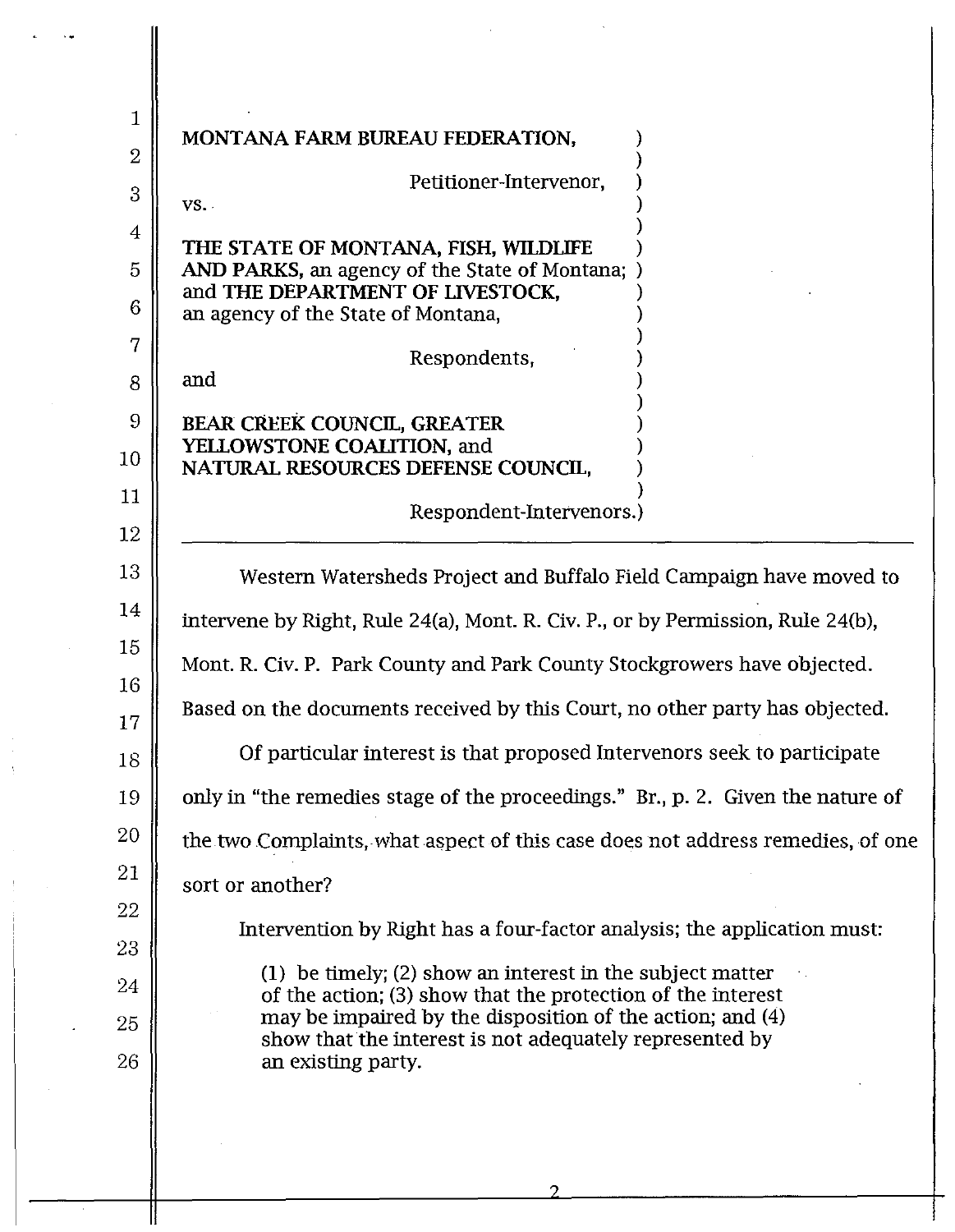*Sportsmen for* 1-143 v. *Mont. 5'h Jud. Dist. Ct.,* 2002 MT 18, § 7,308 Mont. 189, 40 P.3d 400.

1

2

3

4

5

6

7

8

9

13

14

15

16

17

Timeliness. Objectors rightly question the timeliness of the application. Original filing occurred May 6, 2011. Intervention by like-minded organizations was granted June 20, 2011. Pursuant to Order, expert witness disclosure occurred July 29,2011. However, the discovery deadline is September I, 2011 and motions deadline (including briefing) is October 14, 2011.

10 11 12 While the delay is somewhat unconscionable, the Court does not find a high degree of prejudice to the existing parties. What prejudice might be present could be cured.

Subject Matter Interest. The Affidavit of proposed Intervenors shows adequate interest to allow intervention by Right.

Impairment of Interest. Again, adequate grounds were established to show there could be impairment of interest.

18 19 20 21 22 23 24 25 26 Representations of Interest. This is likely the more important factor. Given the nature of migrating buffalo and the problems from the spread of brucellosis, the Courtwas originally hard pressed to find any interest in this matter which could not or would not be more than adequately addressed by Respondent Intervenor organizations. However, under the Principle of Pluralistic Democracy, different viewpoints create different pressure points that result in unique organizational structures. Such is certainly the case with the long-running controversy over migrating bison. Proposed Intervenors cite a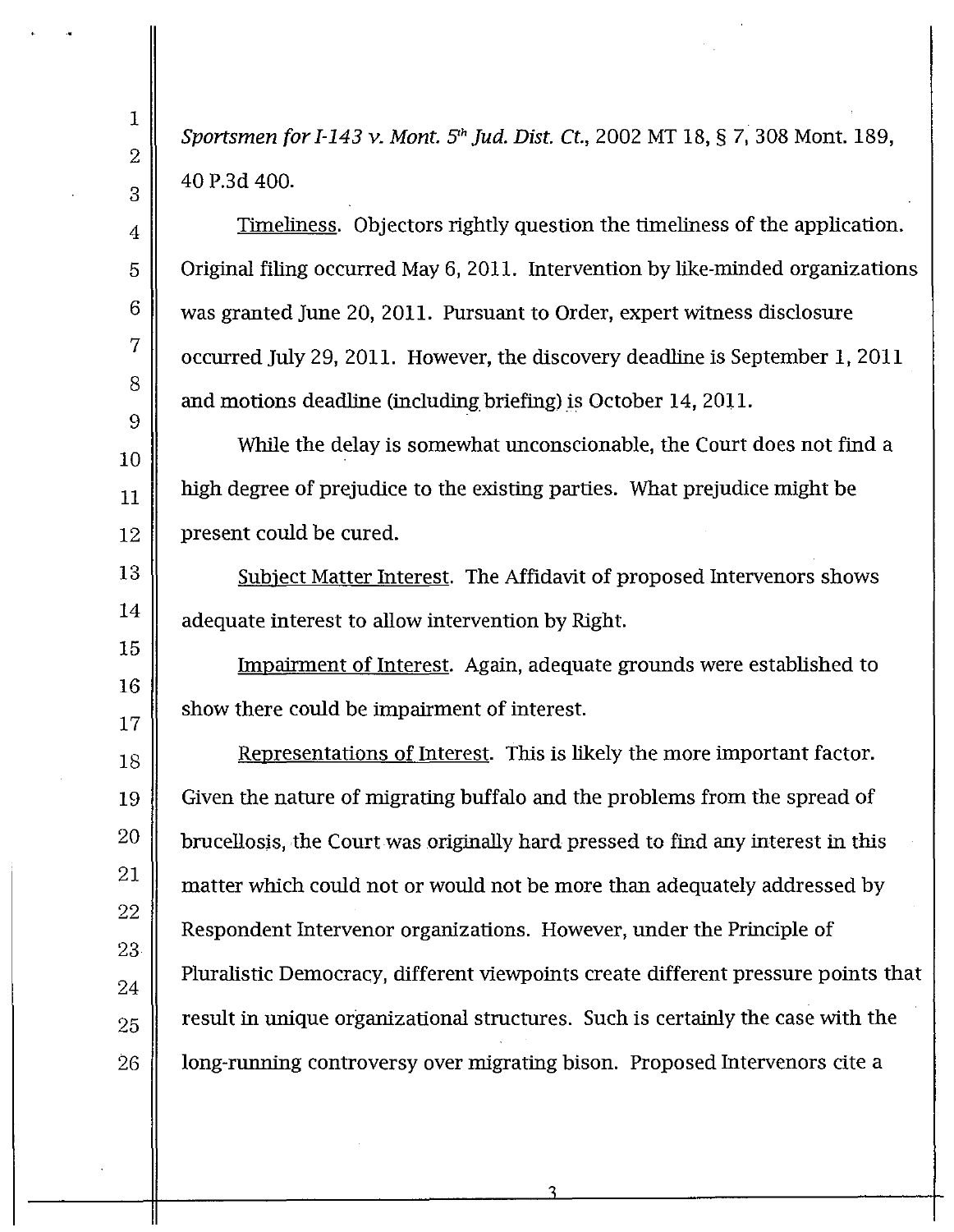21

22

23

24

25

26

federal lawsuit and a much more specific set of value goals in their particular pluralistic spectrum. *Clark Fork Coalition* v. *MT Dep't ofEnviron. Quality, 200* Mont. 176, § 10,338 Mont. 205,164 P.3d 902. Given this, the Court can see additional litigation if their perspectives are not added here, a fundamental reason for intervention by Right. *Est. of Schwenke* v. *Becktold,* 252 Mont. 127, 133. The Motion to Intervene by Right is Granted.

The expert witness deadline for all parties/Intervenors is extended until September 1, 2011.

Current Respondent-Intervenors have filed a Motion for judgment on the Pleadings. A hearing prior to the currently scheduled October 27 - 28, 2011 has been requested with the goal/hope of narrowing matters which are to be considered. Unfortunately, this Court's calendar precludes any hearing prior to October 27, 2011. Motion for hearing prior to that is Denied.

At the October 27,2011 hearing, the Court will first hear the Motion for judgment on the Pleadings with the hope/goal of thus more efficiently addressing issues.

As the Motion for judgment.on the Pleadings requires consideration of matters outside the pleadings, the Court hereby translates it to one for Summary judgment.. All parties/Intervenors are hereby notified that any facts, evidence or argument shall be presented at the October 27,2011 hearing.

The Clerk of Court is directed to file this Order On Intervention, Motion For Hearing, And Translation of Motion and provide copies to counsel of record.